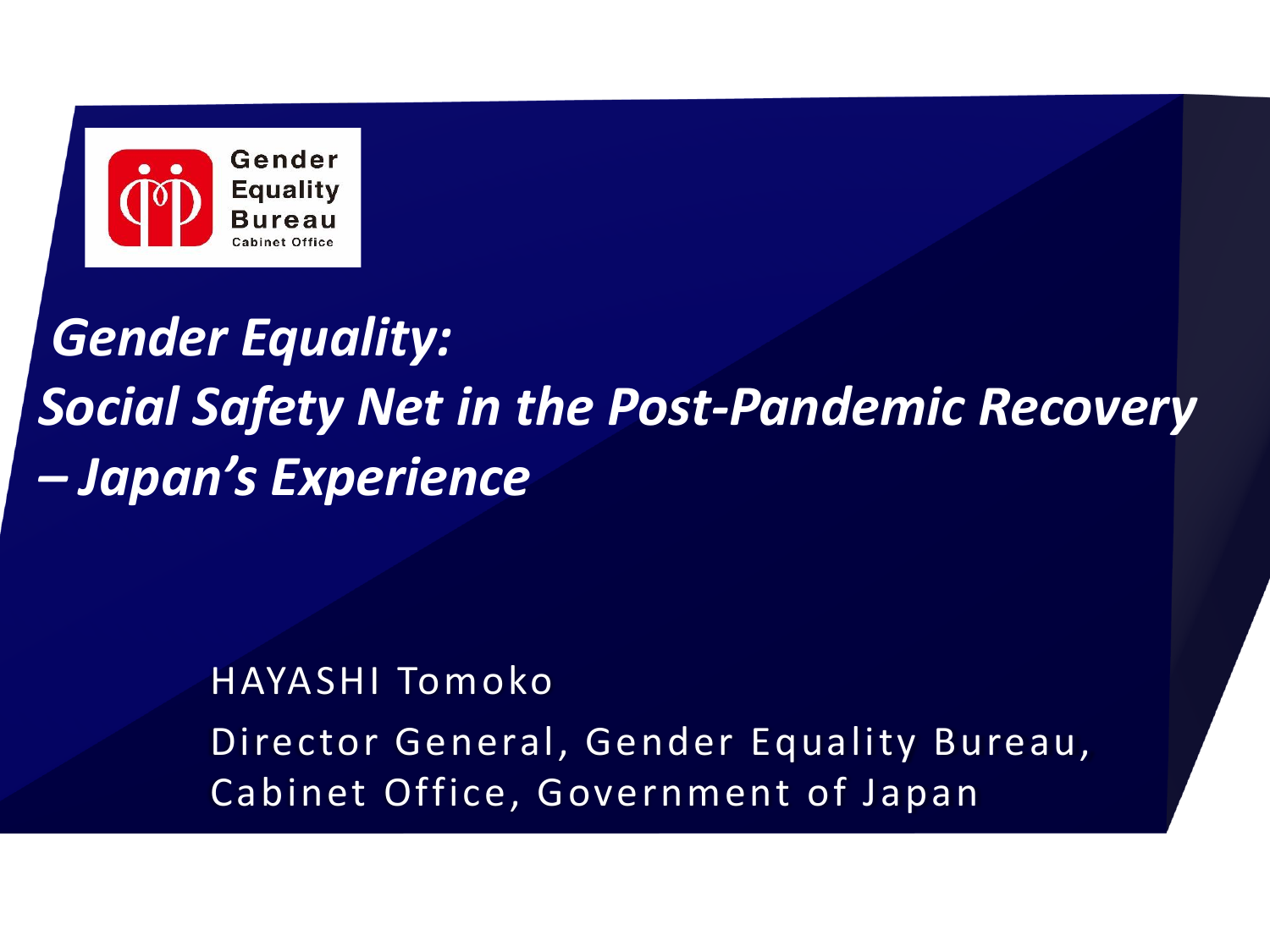## **Covid-19 Impacts on Women**



**Spousal violence** ➢Approx. 1.6 times (YoY)



#### **Number of suicides**

 $\triangleright$  Increase in female suicides

| 2019 Total    | 2020 Total           |
|---------------|----------------------|
| 20,169 people | 21,081 people (+912) |
| Men 14,078    | Men 14,055 (-23)     |
| Women 6,091   | Women 7,026 (+935)   |

#### **Sexual crime and sexual violence**

➢Claims at one-stop victim support centers up approx. 1.2 times (YoY)

Cases

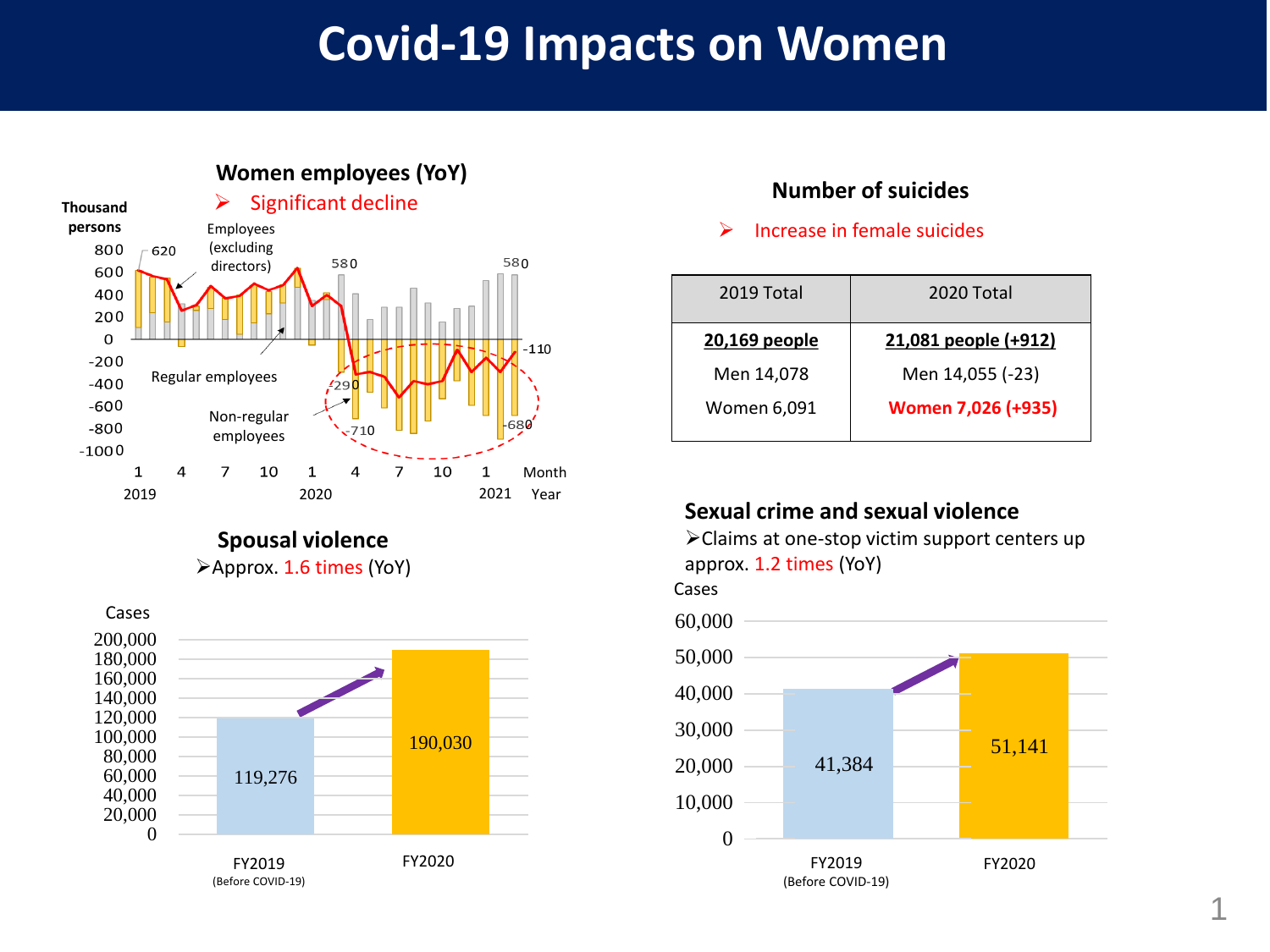## **Changes in the Numbers of Employed Persons by Industry**



Year on Year Changes in the Numbers of Employed Persons by Industry

(Prepared from "Labour Force Survey" by Ministry of Internal Affairs and Communications. Original series)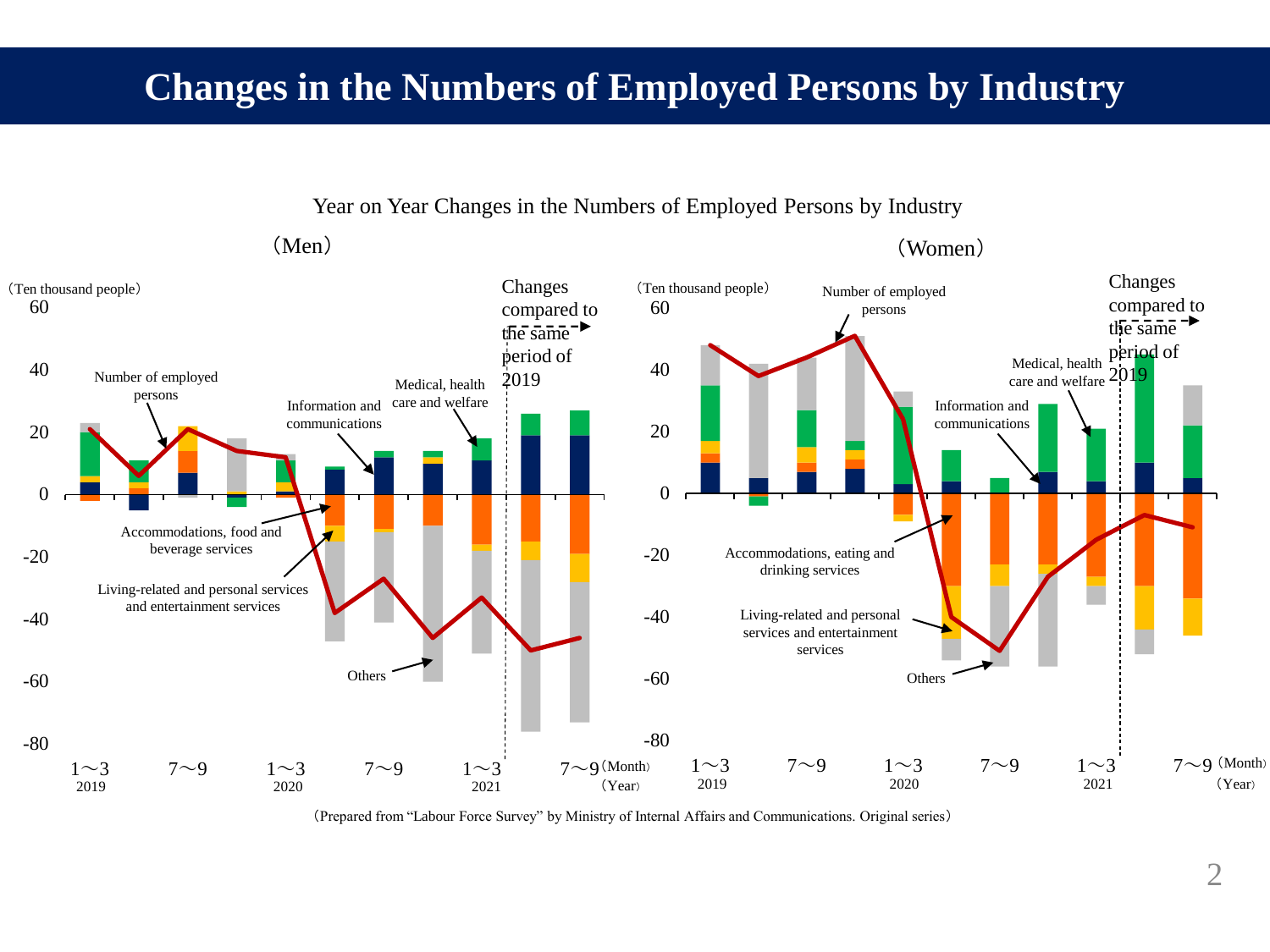# **Gender Pay Gap**



(Basic Survey on Wage Structure 2020, Ministry of Health, Labor and Welfare)

#### **Dual labor market Same occupation and length of service**



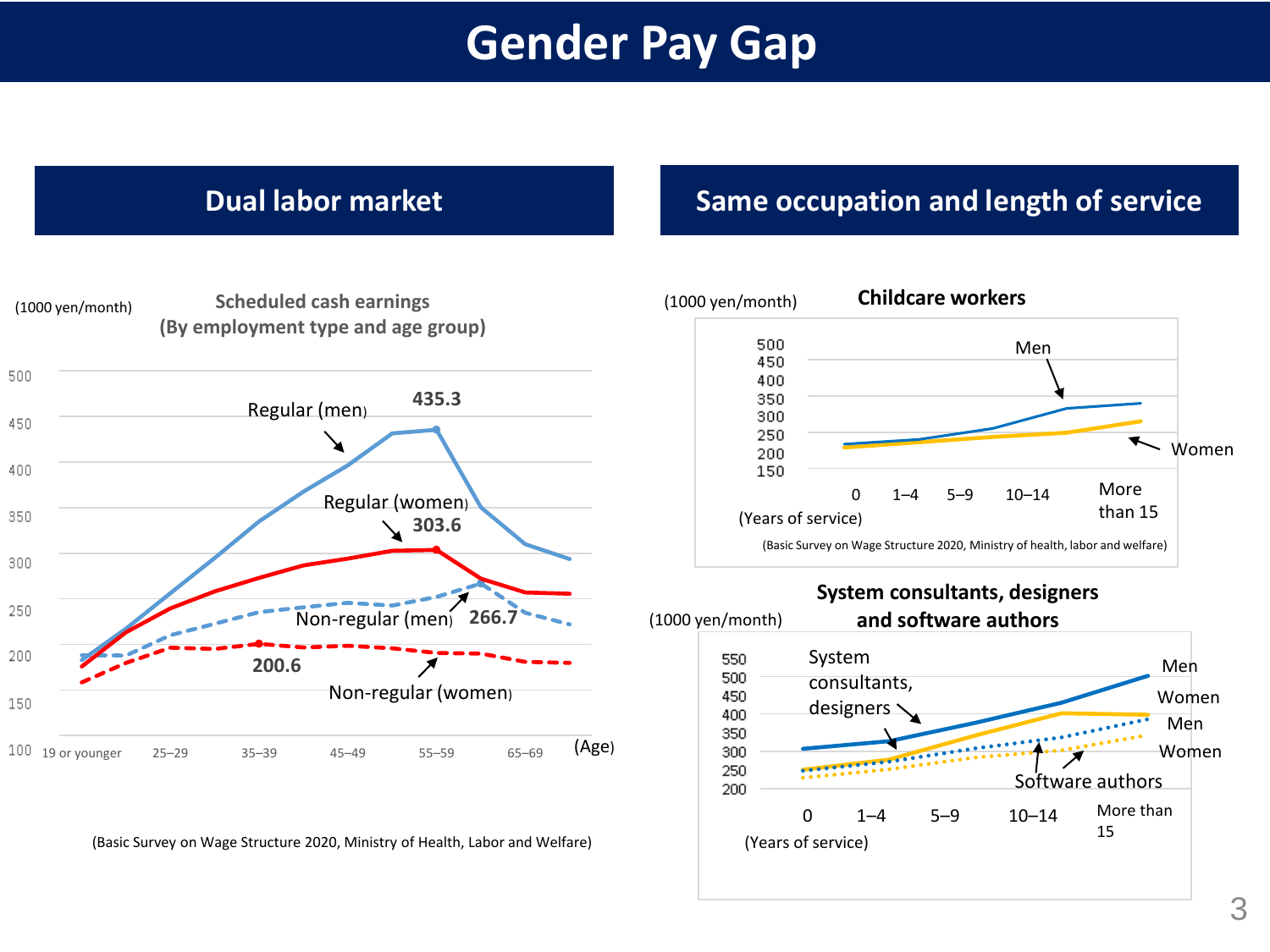### **International Comparison of Gender Pay Gap** (**Female-to-male ratio**)



4